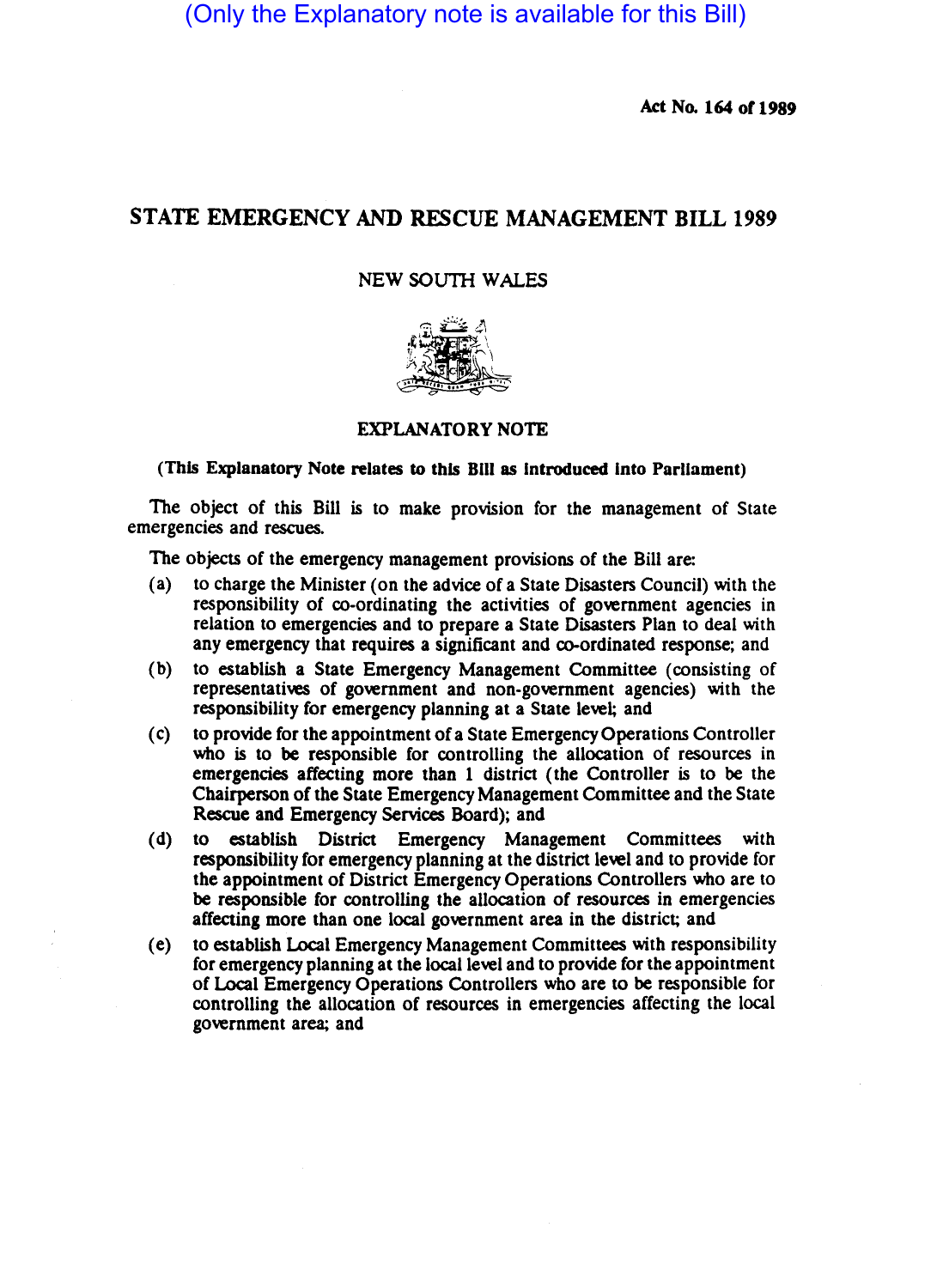$(f)$  to enable the declaration of a state of emergency for a serious emergency in order to confer special powers such as the power to evacuate persons and to make use of any person's property in response to the emergency.

The objects of the rescue management provisions of the Bill are:

- (a) to establish a State Rescue and Emergency Services Board consisting of the heads of the relevant emergency services to control and co-ordinate rescue agencies in connection with single rescue operations; and
- (b) to place the senior member of the Police Force present at the scene of a rescue operation in charge of co-ordinating and determining the priorities of action of the agencies engaged in the rescue operation; and
- (c) to provide for the accreditation of rescue units operated by government and non-government agencies; and
- (d) to provide financial assistance for voluntary rescue agencies, to confer immunity from personal liability on members of accredited rescue units and to make other provisions relating to rescue operations.

## PART 1 - PRELIMINARY

Clause 1 specifies the short title of the proposed Act.

Clause 2 provides that the proposed Act commences on a day or days to be proclaimed.

Clause 3 defines terms used in the proposed Act.

Clause 4 defines "emergency" for the purposes of the proposed Act. An emergency is an occurrence which threatens the safety or health of persons or property and requires a Significant and co-ordinated response.

Clause 5 defines for the purposes of the proposed Act the various stages of an emergency, namely, prevention of. preparation for, response to and recovery from an emergency.

Clause 6 clarifies the relationship between Part 2 (State Emergency Management) and Part 3 (State Rescue Management).

Generally speaking. single incident rescues are subject to Pan 2 but become subject to Part 3 if an incident requires a significant and co-ordinated response.

Clause 7 makes it clear that the proposed Act is not directed at preventing industrial disputes or controlling riots and other civil disturbances.

Clause 8 provides that the proposed Act authorises civil defence measures.

Clause 9 provides that the proposed Act binds the CroWD.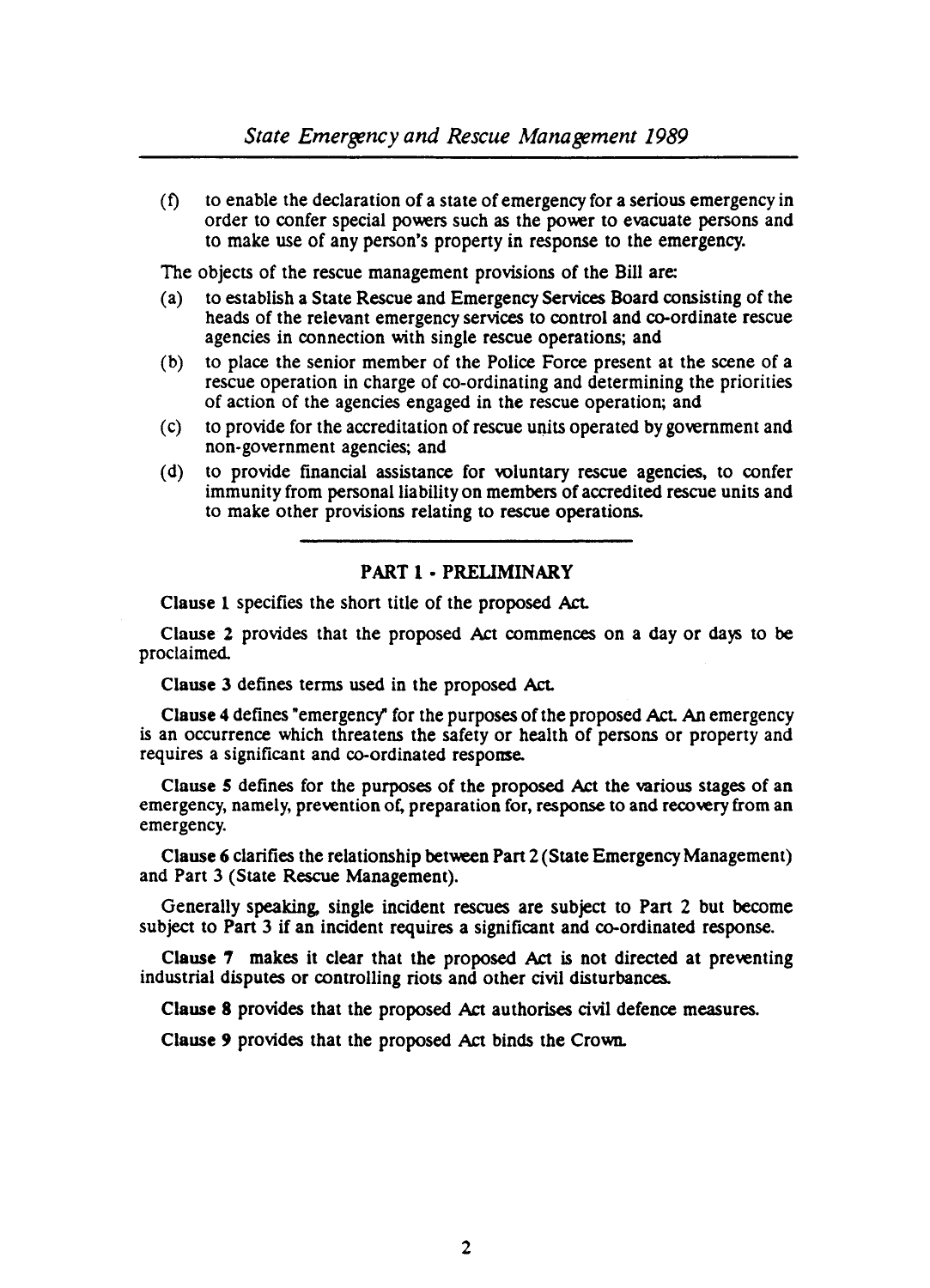## PART 2 - STATE EMERGENCY MANAGEMENT

## Division 1 - Emergency management at State level

## Subdivision 1 - The Minister and the State Disasters Council

Clause 10 deals with the responsibilites and functions of the Minister under the proposed Act Generally speaking. the Minister is responsible for the co-ordination of the activities of government agencies in relation to emergencies and the preparation and review of the State Disaster Plan. In addition the Minister is authorised to control and direct the emergency management organisations and officers under the proposed Act

Clause 11 constitutes a State Disasters Council to provide advice to the Minister on all matters relating to emergencies and. in panicular, the co-ordination of the activities of agencies.

#### Subdivision 2 - The State Disaster Plan

Clause 12 provides for a State Disaster Plan (called Displan) to ensure the co-ordinated response to emergencies by an agency having responsibilities and functions in emergencies.

Clause 13 provides for the activation of Displan by the Minister in the case of an emergency.

#### Subdivision 3 - The State Emergency Management Committee

Clause 14 establishes a State Emergency Management Committee comprising the State Emergency Operations Controller (as Chairperson) and representatives of relevant government and non-government agencies.

Clause 15 specifies the responsibilities and functions of the State Emergency Management Committee. The Committee is to be the principal committee established under the proposed Act for the purpose of emergency management throughout the State and. in panicular, is to be responsible for emergency planning at a State leveL

Clause 16 enables the Minister to direct the establishment of sub-committees of the State Emergency Management Committee in connection with functional areas, namely, categories of services involved in preparations for an emergency.

Clause 17 requires the State Emergency Management Committee to prepare an annual report for presentation to Parliament.

## Subdivision 4 - State Emergency Operations Controller

Clause 18 provides for the appointment by the Governor of a State Emergency Operations Controller. The clause also provides that the Director of the State Emergency Service is to be the Deputy State Emergency Operations Controller.

Clause 19 specifies the responsibilities and functions of the State Emergency Operations Controller. The Controller is responsible for controlling the allocation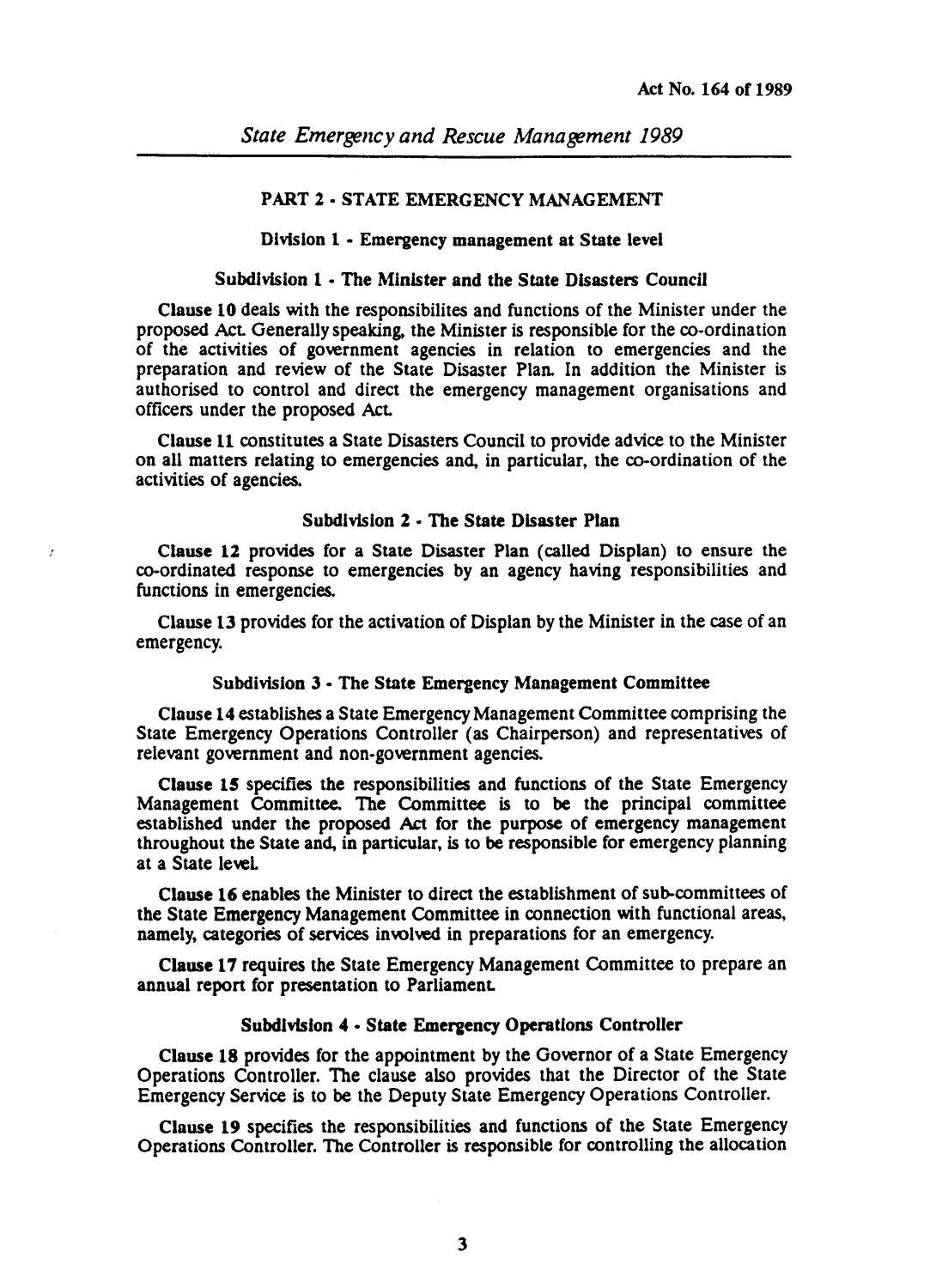of resources in responding to an emergency which affects more than 1 district under the proposed AcL For that purpose the Controller may issue necessary directions to agencies.

Clause 20 provides for the establishment of a State emergency operations centre as a centre of communication during an emergency.

## Division 2 - Emergency management at district level

Clause 21 enables the Minister to divide the State into districts for the purposes of the proposed AcL

Clause 22 establishes a District Emergency Management Committee for each district and makes provision for its composition.

Clause 23 specifies that the responsibility of the District Emergency Management Committee is to prepare plans in relation to emergencies in the district for which it is constituted.

Clause 24 provides that the District Emergency Operations Controller for a district is to be the senior member of the Police Force stationed in that district.

Clause 25 provides that the District Emergency Operations Controller is to control the allocation of resources in response to an emergency which affects more than 1 local government area in the district.

Clause 26 makes provision for executive support for the District Emergency Management Committee and Operations Controller.

## Division 3 • Emergency management at local level

Clause 27 defines "local government area" and provides that 2 or more councils may combine their emergency management arrangements.

Clause 28 establishes a Local Emergency Management Committee in each local government area and provides for its composition.

Clause 29 specifies that a Local Emergency Management Committee is responsible for the preparation of plans in relation to emergencies in the local government area for which it is constituted.

Clause 30 provides that the Local Emergency Operations Controller for a local government area is to be the senior member of the Police Force stationed within that area.

Clause 31 specifies that the Local Emergency Operations Controller is responsible for controlling the allocation of resources in response to an emergency in the area.

Clause 32 makes provision for executive support for Local Emergency Management Committees and Operations Controllers.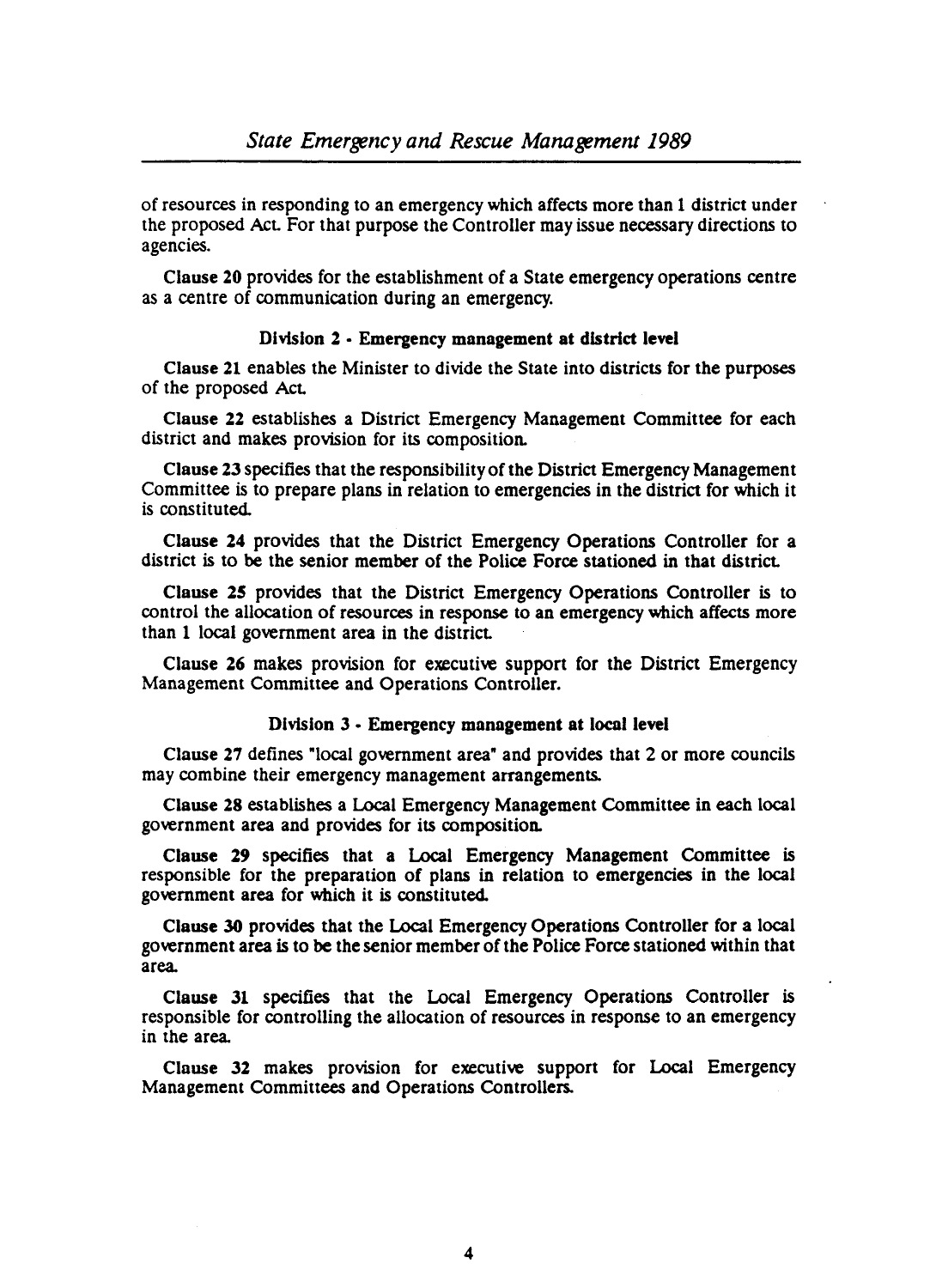### Division 4 • State of emergency

Clause 33 authorises the Premier, in the case of an emergency that constitutes a significant and widespread danger to life and propeny, to declare a state of emergency.

Clause 34 requires the Premier to publish a declaration of a state of emergency.

Clause 35 makes provision for the duration of a state of emergency.

Clause 36 authorises the Minister during a state of emergency to control and co-ordinate all activities of government agencies and enables the Minister to issue directions for that purpose despite any Act or law to the contrary.

Clause 37 authorises the Minister to direct the evacuation of persons or prohibit the movement of persons in an area to which a state of emergency applies.

Clause 38 authorises the Minister to take possession and make use of any person's property for the purposes of responding to a state of emergency.

Clause 39 restricts the Minister's powers to the area and the emergency in respect of which a state of emergency is declared.

Clause 40 makes it an offence to obstruct or hinder the Minister or a person authorised by the Minister in the exercise of their functions under this Division.

Clause 41 exculpates from liability the Crown, a Minister or any other person or body in connection with any damage, loss or injury sustained during a state of emergency.

## PART 3 - STATE RESCUE MANAGEMENT

### Division 1 • State Rescue and Emergency Services Board

Clause 42 constitutes the State Rescue and Emergency Services Board of New South Wales as a corporate body representing the Crown.

Clause 43 provides for the composition of the Board. The Board is to consist of the State Emergency Operations Controller (as Chairperson) and the heads of the relevant emergency services.

Clause 44 gives effect to the Schedule relating to the constitution and procedure of the Board.

Clause 4S provides that the Board is subject to Ministerial control

~Clause 46 enables the appointment of public servants and other staff by the Board.

### Division 2 - Functions of State Rescue and Emergency Services Board

Clause 47 specifies that the principal functions of the Board are:

(a) to control and co-ordinate the rescue agencies in connection with rescue operations; and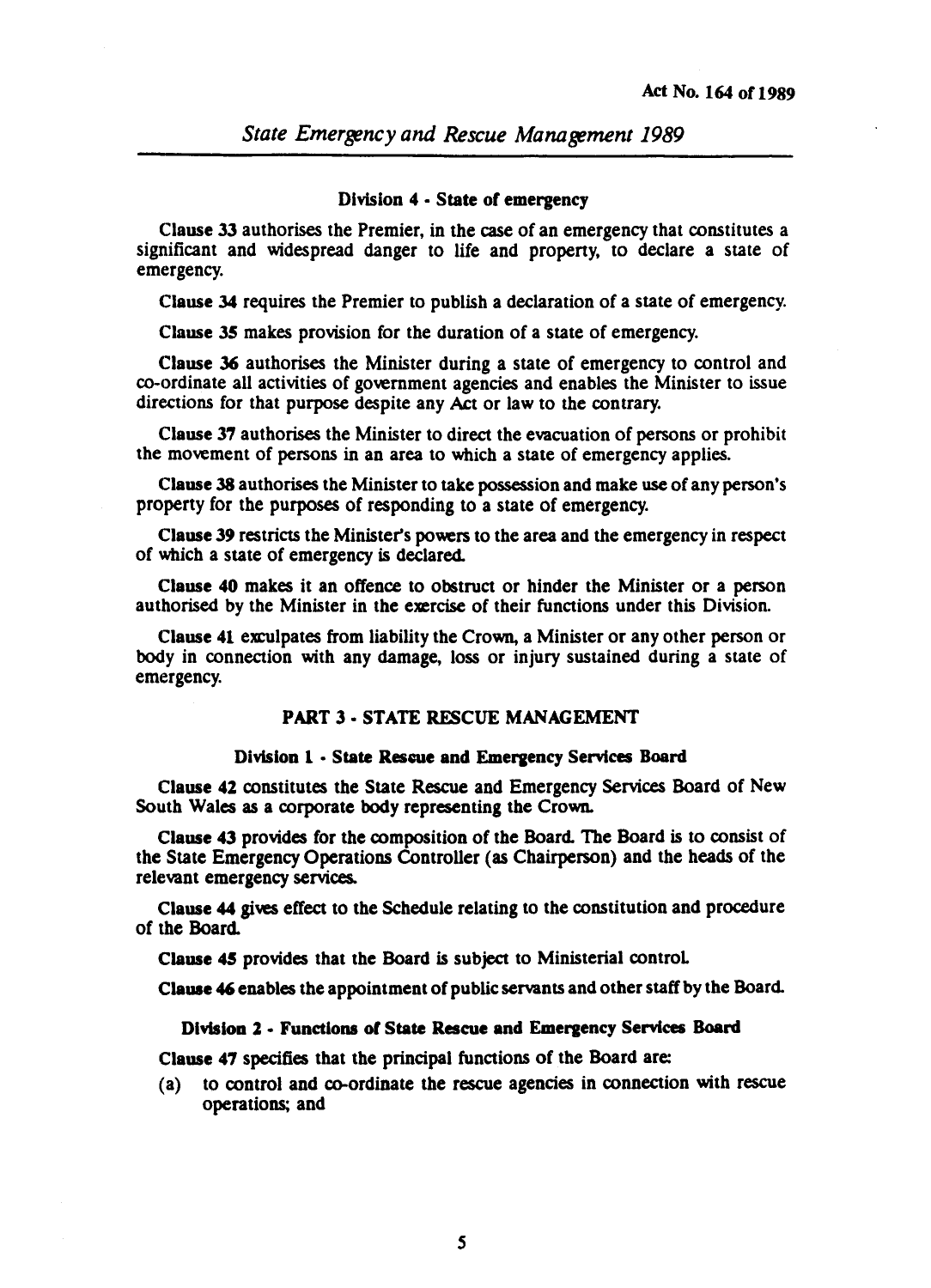(b) to ensure the maintenance of efficient and effective rescue services.

Clause 48 specifies panicular functions of the Board.

Clause 49 provides that an agency which manages or controls an accredited rescue unit is required to implement the decisions of the Board in connection with rescue operations.

# Division 3 • Police control of rescue operations etc.

Clause 50 places the senior member of the Police Force present at the scene of a rescue operation in charge of co-ordinating and determining the priorities of action of the agencies engaged in the rescue operation. The clause does not apply in cases such as an actual fire, at which a member of a Fire Brigade is in charge.

Clause 51 requires the Fire Brigades and Ambulance Service to notify police of rescue incidents.

# Division 4 - Accreditation of rescue units

Clause 52 defines a rescue unit

Clause 53 makes it an offence to establish. manage or control a rescue unit which is not accredited by the Minister.

Clause 54 provides for the accreditation of rescue units by the Minister having regard to the recommendations of the State Rescue and Emergency Services Board.

Clause 55 enables the accreditation to be limited to particular rescue operations or particular areas.

Clause 56 deals with the duration of accreditation.

Clause 57 provides for a register of personnel of rescue units.

## Division 5 - General provisions

Clause 58 enables arrangements to be made for inter-State rescue units to operate in New South Wales and for New South Wales rescue units to operate inter-State.

Clause 59 exculpates members of accredited rescue units and casual volunteers from personal liability in connection with rescue operations etc.

Clause 60 authorises the Minister to provide financial assistance to voluntary rescue organisations out of money to be provided by Parliament

# PART 4 • MISCELLANEOUS

Clause 61 defines for the purposes of the Part an emergency or rescue management organisation established under the proposed Act

Clause 62 exculpates members and staff of emergency or rescue management organisations from personal liability in the execution of the proposed Act

Clause 63 provides that the Act does not limit the operation of another Act or law.